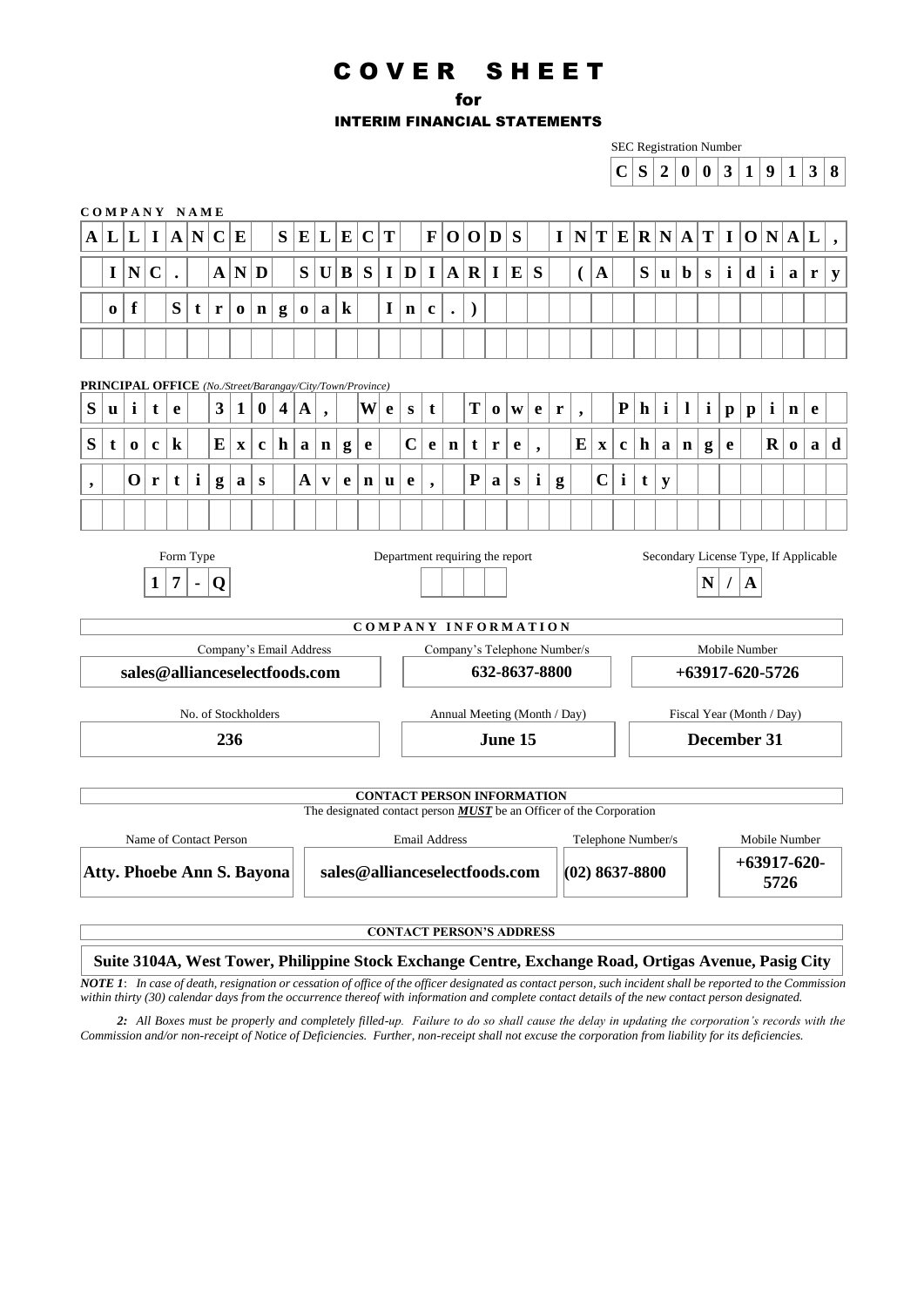SEC Number **CS200319138** File Number

### **ALLIANCE SELECT FOODS INTERNATIONAL, INC. AND ITS SUBSIDIARIES**

\_\_\_\_\_\_\_\_\_\_\_\_\_\_\_\_\_\_\_\_\_\_\_\_\_\_\_\_\_\_\_\_\_\_\_\_\_\_\_\_\_\_\_\_\_\_\_\_\_ (Company's Full Name)

### **Suite 3104A West Tower PSEC Exchange Rd. Ortigas Center Pasig City**

\_\_\_\_\_\_\_\_\_\_\_\_\_\_\_\_\_\_\_\_\_\_\_\_\_\_\_\_\_\_\_\_\_\_\_\_\_\_\_\_\_\_\_\_\_ (Company's Address)

### **632-8637-8800** \_\_\_\_\_\_\_\_\_\_\_\_\_\_\_\_\_\_\_\_\_\_\_\_\_\_\_\_\_\_\_\_\_\_\_\_\_\_\_\_\_\_\_\_\_

(Telephone Number)

### **December 31** \_\_\_\_\_\_\_\_\_\_\_\_\_\_\_\_\_\_\_\_\_\_\_\_\_\_\_\_\_\_\_\_\_\_\_\_\_\_\_\_\_\_\_\_\_

(Calendar Year Ending) (month & day)

# **SEC FORM 17-Q**

\_\_\_\_\_\_\_\_\_\_\_\_\_\_\_\_\_\_\_\_\_\_\_\_\_\_\_\_\_\_\_\_\_\_\_\_\_\_\_\_\_\_\_\_\_ (Form Type)

\_\_\_\_\_\_\_\_\_\_\_\_\_\_\_\_\_\_\_\_\_\_\_\_\_\_\_\_\_\_\_\_\_\_\_\_\_\_\_\_\_\_\_\_\_ (Amendment Designation if applicable)

### **For the Quarter Ended March 31, 2022** \_\_\_\_\_\_\_\_\_\_\_\_\_\_\_\_\_\_\_\_\_\_\_\_\_\_\_\_\_\_\_\_\_\_\_\_\_\_\_\_\_\_\_\_

(Period Ended Date)

\_\_\_\_\_\_\_\_\_\_\_\_\_\_\_\_\_\_\_\_\_\_\_\_\_\_\_\_\_\_\_\_\_\_\_\_\_\_\_\_\_\_\_\_ (Secondary License Type and File Number)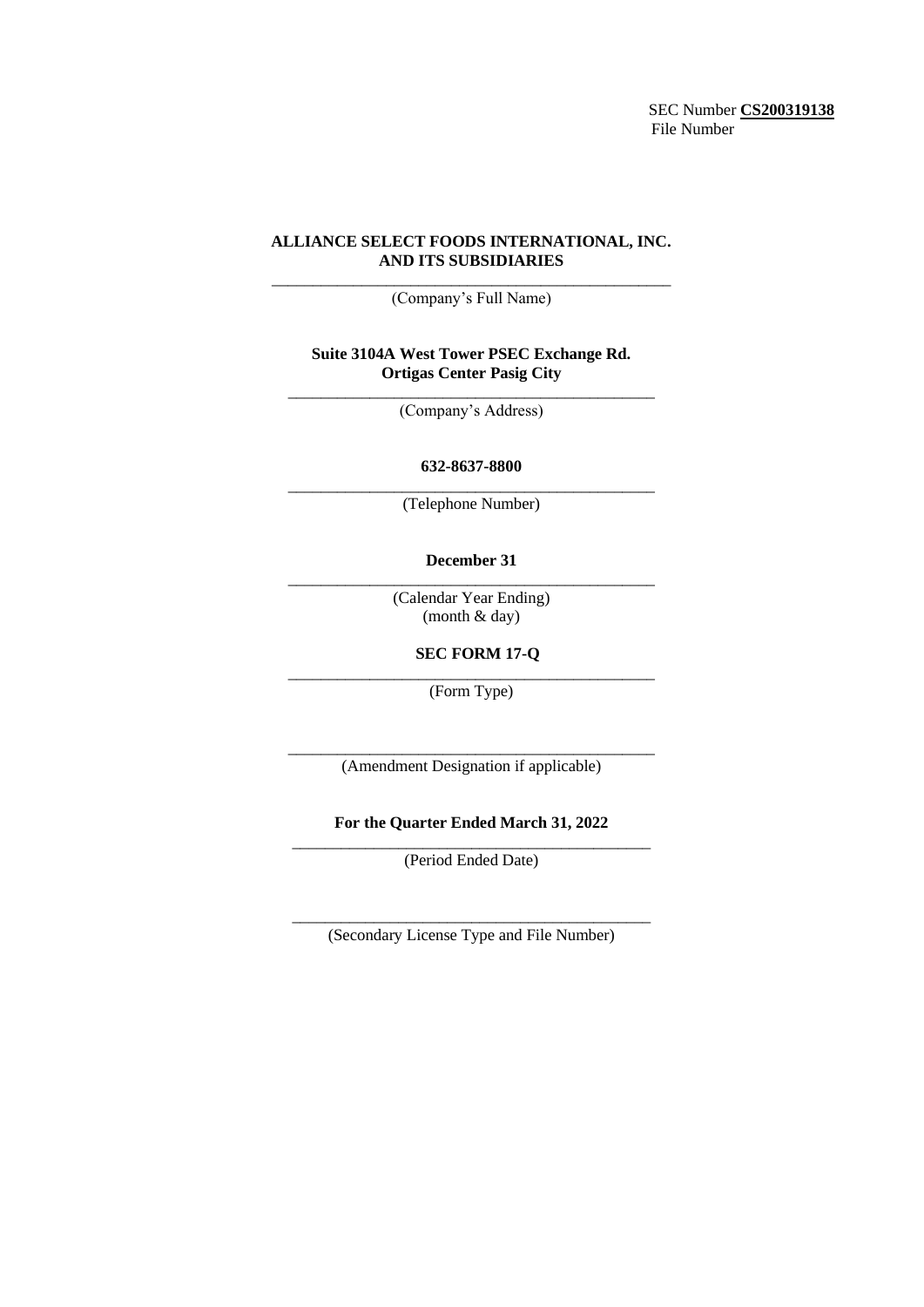## **SECURITIES AND EXCHANGE COMMISSION**

### **SEC FORM 17-Q**

# **QUARTERLY REPORT PURSUANT TO SECTION 17 OF THE SECURITIES REGULATION CODE AND SRC RULE 17(2)(b) THEREUNDER**

- 1. For the quarterly period ended **March 31, 2022**
- 2. Commission identification number **CS200319138**
- 3. BIR Tax Identification No. **227-409-243-000**
- 4. Exact name of issuer as specified in its charter **Alliance Select Foods International, Inc.**
- 5. **Pasig City, Philippines** Province, country or other jurisdiction of incorporation or organization
- 6. Industry Classification Code: (SEC Use Only)
- 7. **Suite 3104A West Tower PSEC Exchange Rd. Ortigas Center Pasig City 1605** Address of issuer's principal office Postal Code Postal Code

#### 8. **632 – 8637 - 8800** Issuer's telephone number, including area code

- 9. **Not Applicable** Former name, former address and former fiscal year, if changed since last report
- 10. Securities registered pursuant to Sections 8 and 12 of the Code, or Sections 4 and 8 of the RSA

Title of each Class Number of shares of common stock outstanding and amount of debt outstanding

### **Common shares, P0.50 par value 2,499,712,463 shares**

11. Are any or all of the securities listed on a Stock Exchange?

Yes  $[\checkmark]$  No  $[\checkmark]$ 

If yes, state the name of such Stock Exchange and the class/es of securities listed therein:

#### **The Phil. Stock Exchange - Common shares**

- 12. Indicate by check mark whether the registrant:
	- **(a) has filed all reports required to be filed by Section 17 of the Code and SRC Rule 17 thereunder or Sections 11 of the RSA and RSA Rule 11(a)-1 thereunder, and Sections 26 and 141 of the Corporation Code of the Philippines, during the preceding twelve (12) months (or for such shorter period the registrant was required to file such reports)**

Yes  $[\checkmark]$  No  $[$ ]

(b) has been subject to such filing requirements for the past ninety (90) days.

Yes  $\lceil \sqrt{\ } \rceil$  No  $\lceil \ \rceil$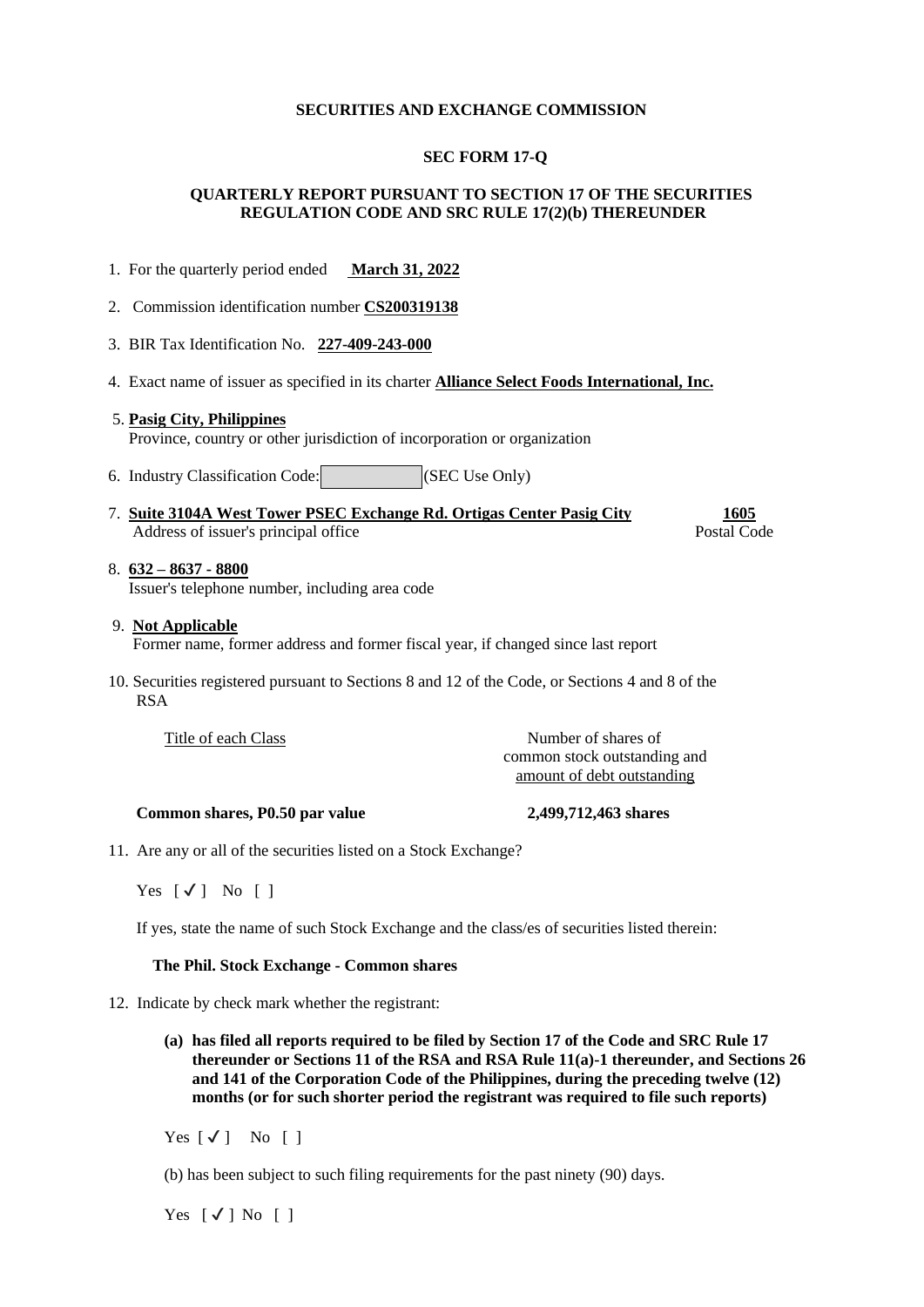# **PART II - FINANCIAL INFORMATION**

# **Item 1. Financial Statements**

The unaudited interim condensed financial statements of Alliance Select Foods International, Inc. (the "Company" or "Parent Company") and its Subsidiaries (collectively referred to as the "Group") as at and for the three months ended March 31, 2022 (with comparative figures as at December 31, 2021 and for the period ended March 31, 2021) and Selected Notes to the Interim Consolidated Financial Statements are hereto attached as Annex "A".

The unaudited interim condensed financial statements of the Group are presented in US\$, the currency of the primary economic environment in which the Group operates.

## **Item 2. Management's discussion and analysis of financial condition and results**

The following discussion should be read in conjunction with the attached unaudited condensed financial statements of the Group as at and for the three months ended March 31, 2022, with comparative figures as at December 31, 2021 and for the period ended March 31, 2021, as appropriate.

The table below shows the comparisons of key operating results for the three-month period ended March 31, 2022 versus the same period in 2021.

|                                     | <b>For the Three Months Ended</b><br>March 31 |           |  |  |  |  |
|-------------------------------------|-----------------------------------------------|-----------|--|--|--|--|
| <b>Amount in USS '000</b>           | 2022                                          | 2021      |  |  |  |  |
| Revenue                             | \$6,420                                       | \$8,575   |  |  |  |  |
| Gross Profit                        | 508                                           | 816       |  |  |  |  |
| Gross Profit %                      | 8%                                            | 10%       |  |  |  |  |
| Selling and Administrative Expenses | 847                                           | 1,173     |  |  |  |  |
| Other Income (Charges) – Net        | 40                                            | 42        |  |  |  |  |
| <b>Finance Costs</b>                | 91                                            | 149       |  |  |  |  |
| <b>Loss Before Tax</b>              | (390)                                         | (464)     |  |  |  |  |
| Income Tax Expense                  | 4                                             | 43        |  |  |  |  |
| <b>Loss for the Period</b>          | (394)                                         | (506)     |  |  |  |  |
| Attributable to:                    |                                               |           |  |  |  |  |
| Equity holders of the parent        | $(\$394)$                                     | $(\$521)$ |  |  |  |  |
| Non-controlling interest            | $\theta$                                      | 15        |  |  |  |  |
|                                     | $(\$394)$                                     | (\$506)   |  |  |  |  |

 *\* numbers may not add up due to rounding*

## **Results of operations Three months ended March 31, 2022 versus March 31, 2021**

The Group's consolidated net revenues for the first quarter of 2022 is 25% lower than the revenues in the same reporting period last year due to deferral of shipments from lack of vessel space, and deconsolidation of Akaroa in November 2021. Total number of deferred shipments amounted to 40 full container loads (FCL).

Selling and administrative expenses is lower by 28% versus the same reporting period last year mainly from reduction in salaries and wages, repairs and maintenance costs, and software maintenance costs.

Finance cost significantly decreased by 39% due to significant payment of loans.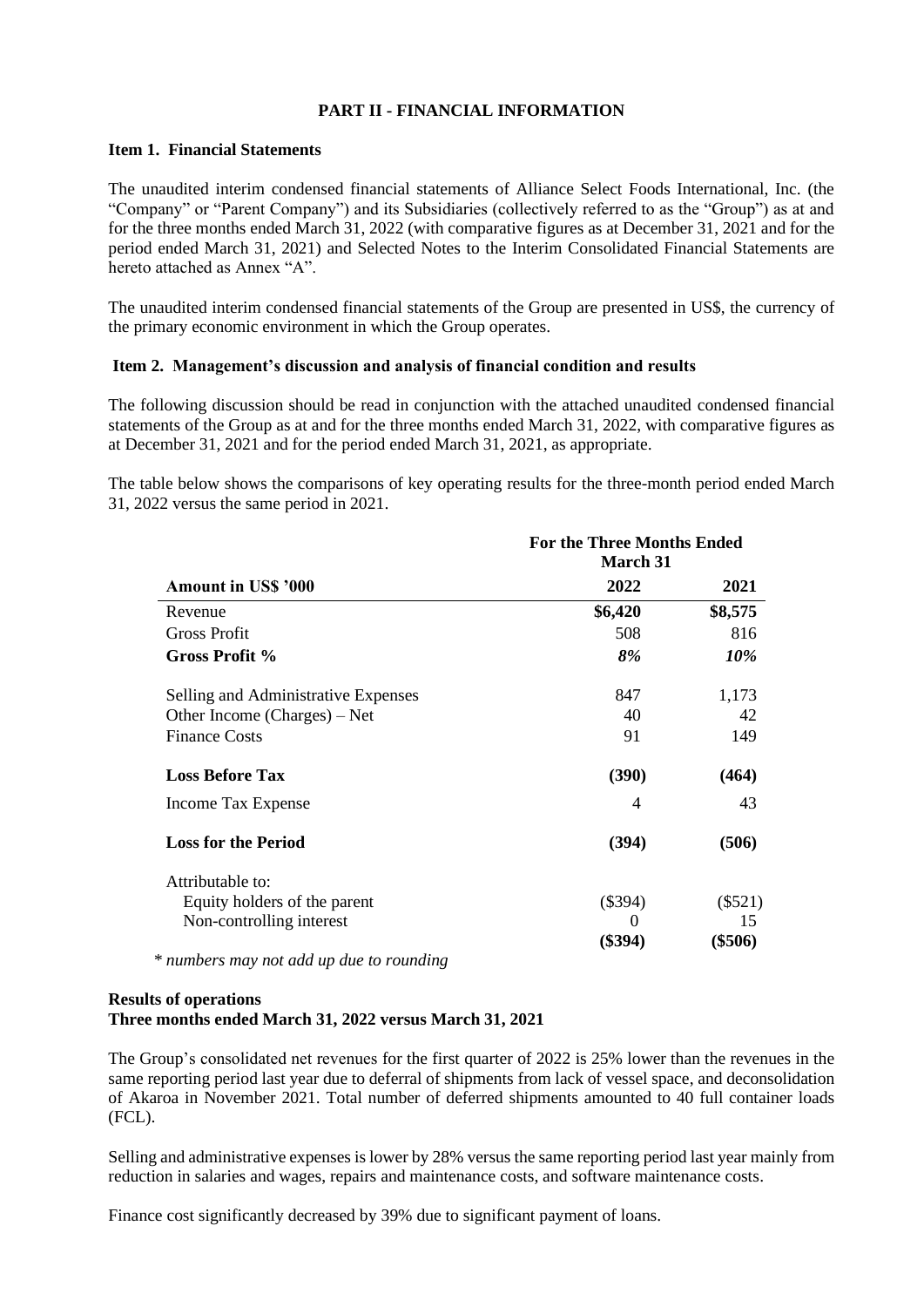# **Financial Position As at March 31, 2022 versus December 31, 2021**

The Group's decrease in cash by 69% is attributed to payment of loans.

Trade and other receivables dropped by 13% due to collection.

The increase in other current assets pertains to additional purchase deposits for raw materials.

Significant payment of outstanding loans decreased the loans payable.

# **KEY PERFORMANCE INDICATORS**

The Group uses the following key performance indicators in order to assess the Group's financial performance from period to period. Analyses are employed by comparisons and measurements based on the financial data on the periods indicated below:

| <b>Liquidity and Solvency</b> | <b>March 31, 2022</b> | <b>December 31, 2021</b> |
|-------------------------------|-----------------------|--------------------------|
| Current ratio                 | .00                   |                          |
| Debt to equity ratio          | 0.76                  | 0.92                     |

For the Three Months Ended March 31

| <b>Profitability</b>                   | 2022   | 2021   |
|----------------------------------------|--------|--------|
| Revenue growth rate                    | $-25%$ | -46%   |
| Net profit margin                      | -6%    | $-6%$  |
| Return on average stockholders' equity | $-2\%$ | $-2\%$ |

The following defines each ratio:

- $\blacksquare$  Liquidity ratio (expressed in proportion) = current assets / current liabilities
- $\bullet$  Debt to equity ratio (expressed in proportion) = total liabilities / total stockholders' equity
- **•** Revenue growth rate (expressed in percentage) = (current year's revenue previous year's revenue) / previous year's revenue
- $\blacksquare$  Net profit margin (expressed in percentage) = net income attributable to equity holders of parent / net revenues
- Return on average stockholders' equity (expressed in percentage) = net income attributable to equity holders of the Parent / average stockholders' equity attributable to the Parent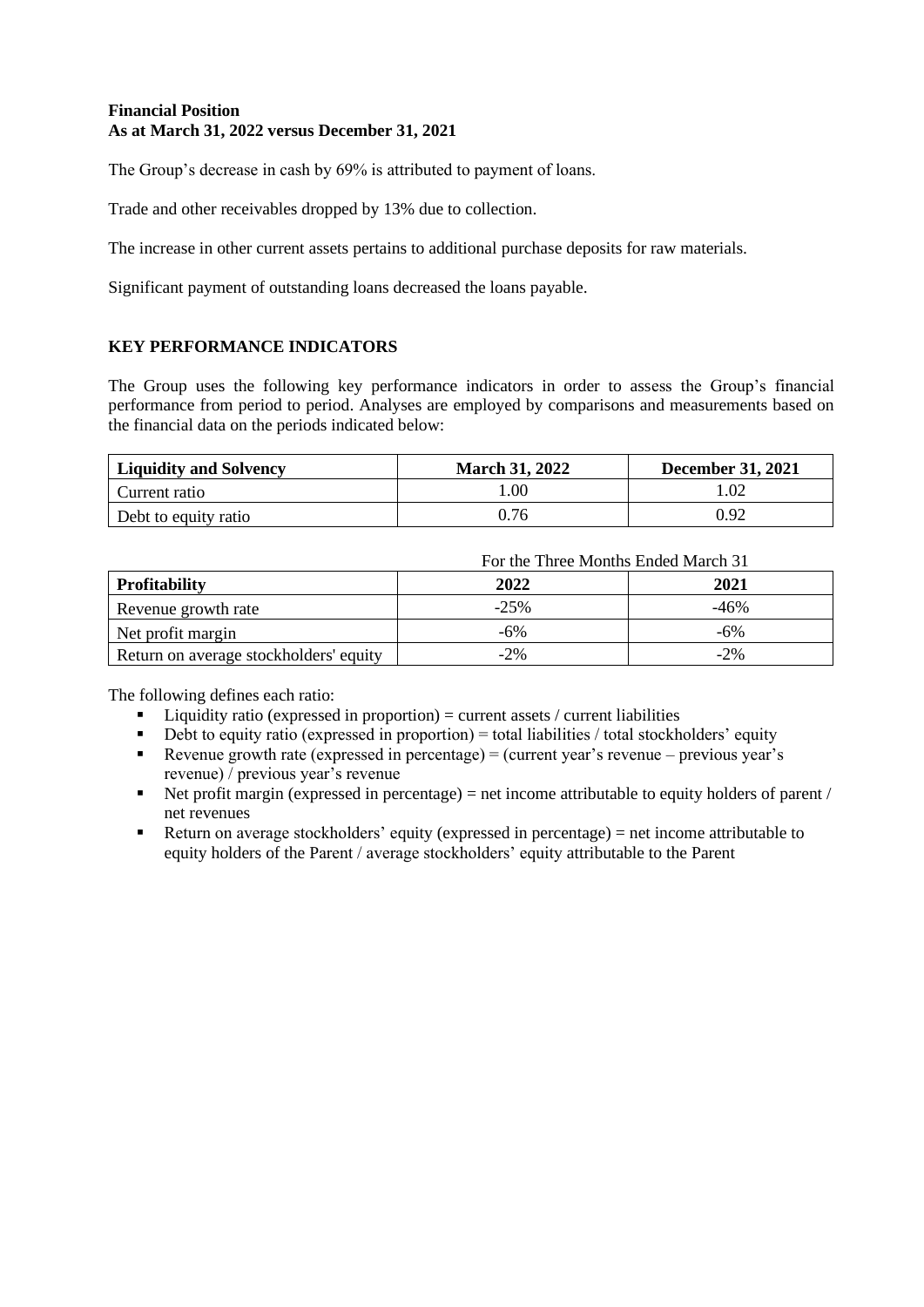#### **PART II - OTHER INFORMATION**

All current disclosures were already reported under SEC Form 17-C.

#### **SIGNATURES**

Pursuant to the requirements of the Securities Regulation Code, the issuer has duly caused this report to be signed on its behalf by the undersigned thereunto duly authorized.

ALLIANCE SELECT FOODS INTERNATIONAL, INC.

**MARIA ANGELES** A Treasurer and Head of Finance

PHOEBE ANN S. BAYONA Compliance Officer and Assistant Corporate Secretary

 $\frac{\text{MAY}}{\text{as follows:}}$  2022 at  $\text{ASIGG}$ SUBSCRIBED AND SWORN to before me this ffiants exhibiting to me their government issued identification cards, as follows:



**Notarial Commission** Extended until June 30, 2022 **Resolution Dated September 28,2021 B.M. No. 3795 Pasig City RTC** 

MCLE Compliance No. VI-0025935; 4-29-2019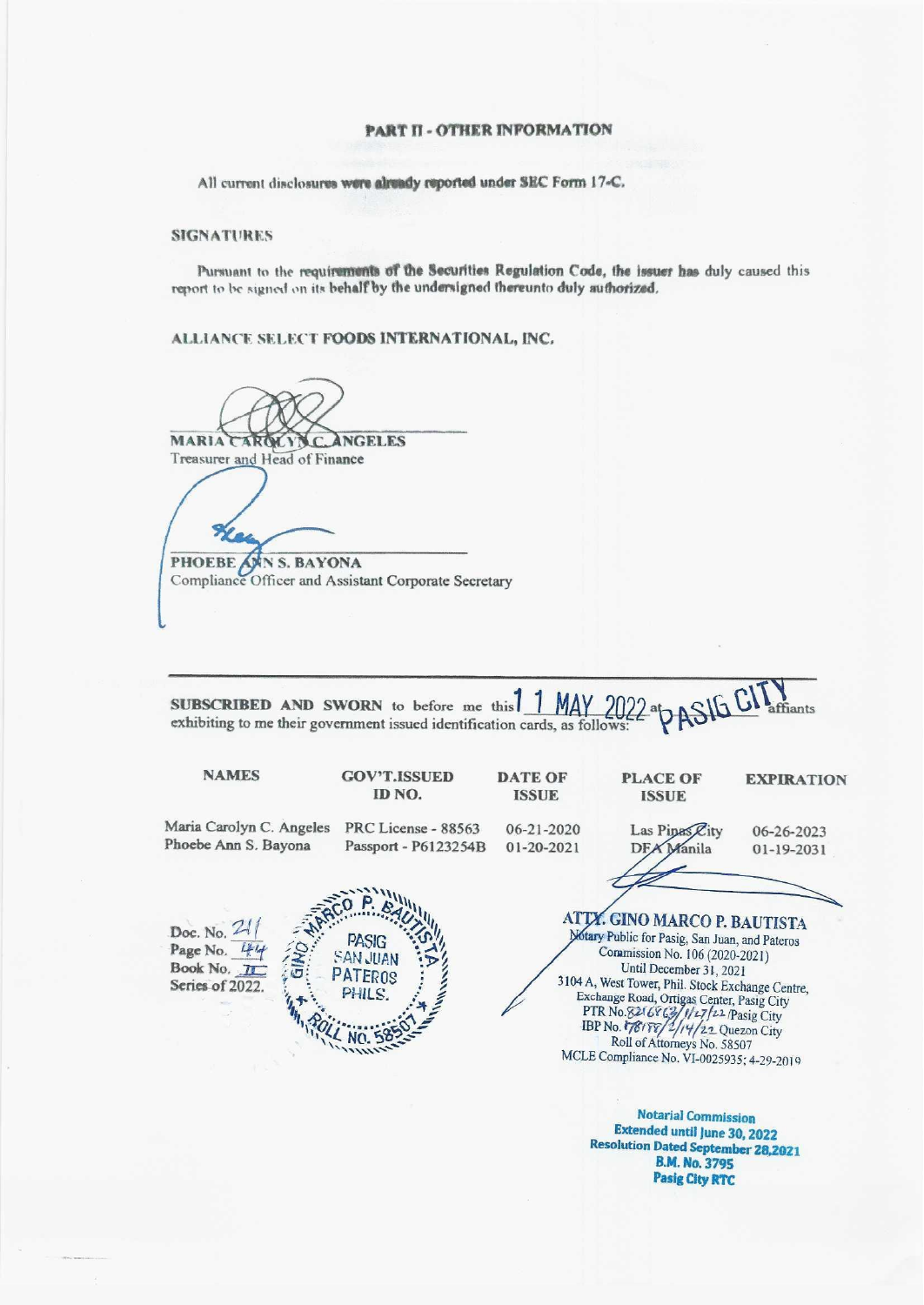# **INTERIM CONSOLIDATED STATEMENTS OF FINANCIAL POSITION**

|                                                     |                  | March 31,    | December 31, |
|-----------------------------------------------------|------------------|--------------|--------------|
|                                                     |                  | 2022         | 2021         |
|                                                     | <b>Notes</b>     | (Unaudited)  | (Audited)    |
| <b>ASSETS</b>                                       |                  |              |              |
| <b>Current Assets</b>                               |                  |              |              |
| Cash and cash equivalents                           | 4                | \$1,372,384  | \$4,442,099  |
| Trade and other receivables                         | 5                | 3,836,925    | 4,408,220    |
| Inventories                                         | 6                | 5,110,274    | 5,335,281    |
| Other current assets                                | 7                | 3,139,429    | 2,939,939    |
| <b>Total Current Assets</b>                         |                  | 13,459,012   | 17, 125, 539 |
| <b>Noncurrent Assets</b>                            |                  |              |              |
| PPE and ROU                                         |                  | 14,516,822   | 14,681,708   |
| Deferred tax assets                                 |                  | 6,272,392    | 6,272,392    |
| <b>Total Noncurrent Assets</b>                      |                  | 20,789,214   | 20,954,100   |
|                                                     |                  | \$34,248,226 | \$38,079,639 |
|                                                     |                  |              |              |
| <b>LIABILITIES AND EQUITY</b>                       |                  |              |              |
| <b>Current Liabilities</b>                          |                  |              |              |
| Trade and other payables                            | 8                | \$3,333,011  | \$3,433,658  |
| Loans payable                                       | $\boldsymbol{9}$ | 8,081,587    | 11,297,040   |
| Current portion of lease liabilities                |                  | 52,460       | 52,460       |
| Due to related parties                              |                  | 2,011,729    | 2,069,832    |
| <b>Total Current Liabilities</b>                    |                  | 13,478,787   | 16,852,990   |
| <b>Noncurrent Liabilities</b>                       |                  |              |              |
| Loans payable - net of current portion              | 9                | 791,667      | 916,667      |
| Lease liabilities - net of current portion          |                  | 14,268       | 14,268       |
| Net retirement benefits obligation                  |                  | 418,653      | 417,262      |
| Deferred tax liabilities                            |                  | 41,041       | 42,749       |
| <b>Total Noncurrent Liabilities</b>                 |                  | 1,265,629    | 1,390,946    |
| <b>Total Liabilities</b>                            |                  | 14,744,416   | 18,243,936   |
| <b>Equity</b>                                       | 10               |              |              |
| Capital stock                                       |                  | 26,823,389   | 26,823,389   |
| Additional paid-in capital (APIC)                   |                  | 1,486,546    | 1,486,546    |
| Deficit                                             |                  | (7,697,953)  | (7,303,949)  |
| Other comprehensive income                          |                  | 1,282,790    | 1,221,450    |
|                                                     |                  | 21,894,772   | 22, 227, 436 |
| Treasury shares                                     |                  | (5,774)      | (5,774)      |
| Equity attributable to equity holders of the Parent |                  |              |              |
| Company                                             |                  | 21,888,998   | 22,221,662   |
| Non-controlling interests                           |                  | (2,385,188)  | (2,385,959)  |
| <b>Total Equity</b>                                 |                  | 19,503,810   | 19,835,703   |
|                                                     |                  | \$34,248,226 | \$38,079,639 |
|                                                     |                  |              |              |

*See accompanying Notes to Interim Condensed Consolidated Financial Statements.*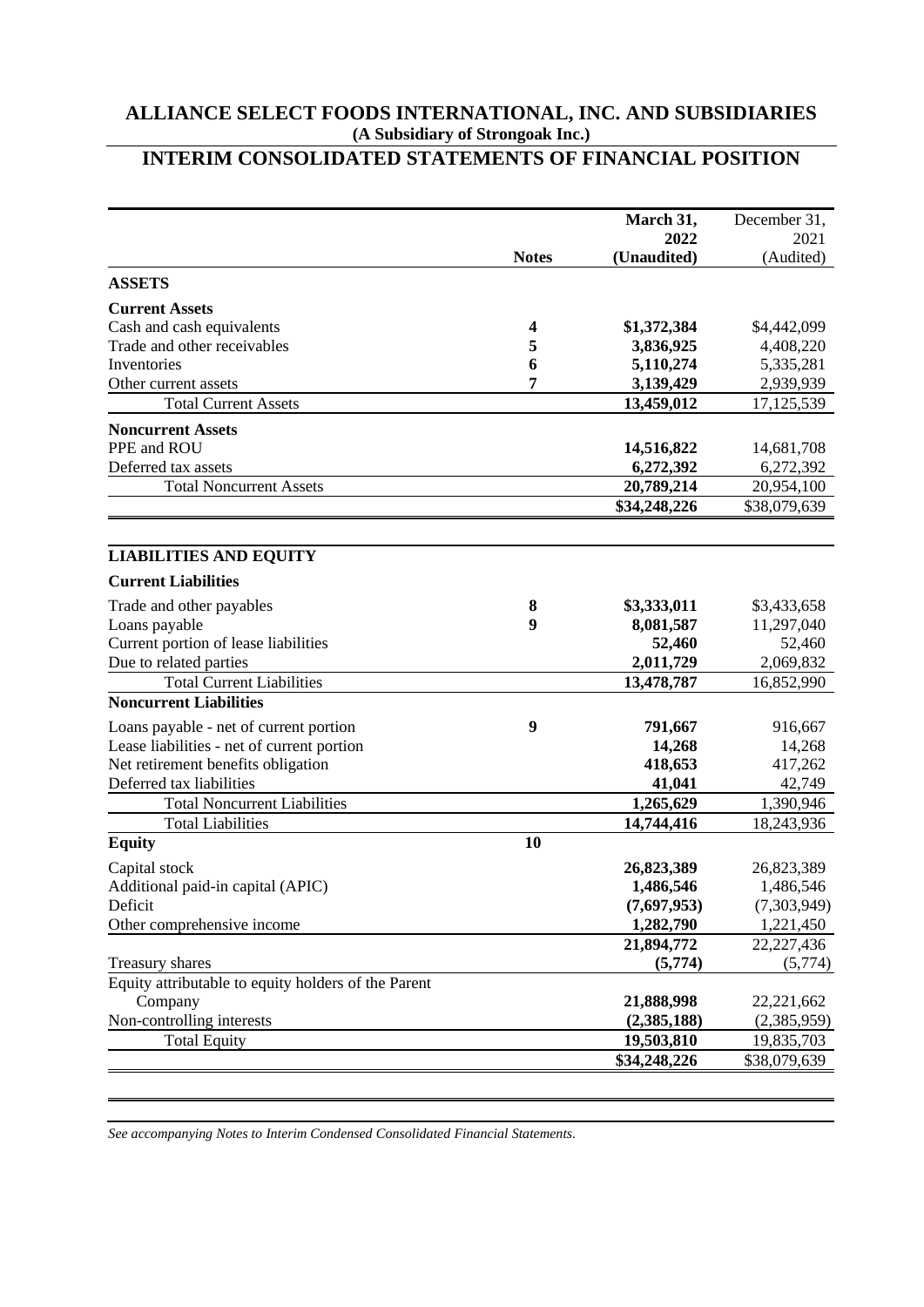# **INTERIM CONSOLIDATED STATEMENTS OF COMPREHENSIVE INCOME**

|                                                                                                                                                        |             | <b>Three Months Ended March 31</b> |               |
|--------------------------------------------------------------------------------------------------------------------------------------------------------|-------------|------------------------------------|---------------|
|                                                                                                                                                        |             | 2022                               | 2021          |
|                                                                                                                                                        | <b>Note</b> | (Unaudited)                        | (Unaudited)   |
| <b>NET SALES</b>                                                                                                                                       |             | \$6,420,516                        | \$8,575,331   |
| <b>COST OF GOODS SOLD</b>                                                                                                                              |             | (5,912,024)                        | (7, 759, 407) |
| <b>GROSS PROFIT</b>                                                                                                                                    |             | 508,492                            | 815,924       |
| SELLING AND ADMINISTRATIVE EXPENSES                                                                                                                    |             | (846,989)                          | (1,172,879)   |
| <b>INTEREST EXPENSE</b>                                                                                                                                |             | (91, 417)                          | (149, 174)    |
| <b>OTHER INCOME (CHARGES) - Net</b>                                                                                                                    |             | 39,767                             | 42,435        |
| <b>LOSS BEFORE INCOME TAX</b>                                                                                                                          |             | (390, 147)                         | (463, 694)    |
| <b>INCOME TAX EXPENSE</b>                                                                                                                              |             | 3,775                              | 42,778        |
| <b>NET LOSS</b>                                                                                                                                        |             | (393, 922)                         | (506, 472)    |
| <b>OTHER COMPREHENSIVE LOSS</b><br>Items that will be reclassified subsequently to profit or<br>loss<br>Exchange differences on translation of foreign |             |                                    |               |
| operations                                                                                                                                             |             | 62,029                             | (64,049)      |
| <b>TOTAL COMPREHENSIVE LOSS</b>                                                                                                                        |             | $(\$331,893)$                      | $(\$570,521)$ |
| NET INCOME (LOSS) ATTRIBUTABLE TO:                                                                                                                     |             |                                    |               |
| Equity holders of the Parent Company                                                                                                                   |             | $(\$394,004)$                      | $(\$521,006)$ |
| Noncontrolling interests                                                                                                                               |             | 82                                 | 14,534        |
|                                                                                                                                                        |             | $(\$393,922)$                      | $(\$506,472)$ |
| TOTAL COMPREHENSIVE INCOME (LOSS)<br><b>ATTRIBUTABLE TO:</b><br>Equity holders of the Parent Company                                                   |             | $(\$332,664)$                      | $(\$573,091)$ |
| Noncontrolling interests                                                                                                                               |             | 771                                | 2,570         |
|                                                                                                                                                        |             | $(\$331,893)$                      | $(\$570,521)$ |
| <b>EARNINGS (LOSS) PER SHARE</b>                                                                                                                       |             |                                    |               |
| Basic and diluted earnings (loss) per share                                                                                                            | 12          | $(\$0.00016)$                      | $(\$0.00021)$ |

*See accompanying Notes to Interim Condensed Consolidated Financial Statements.*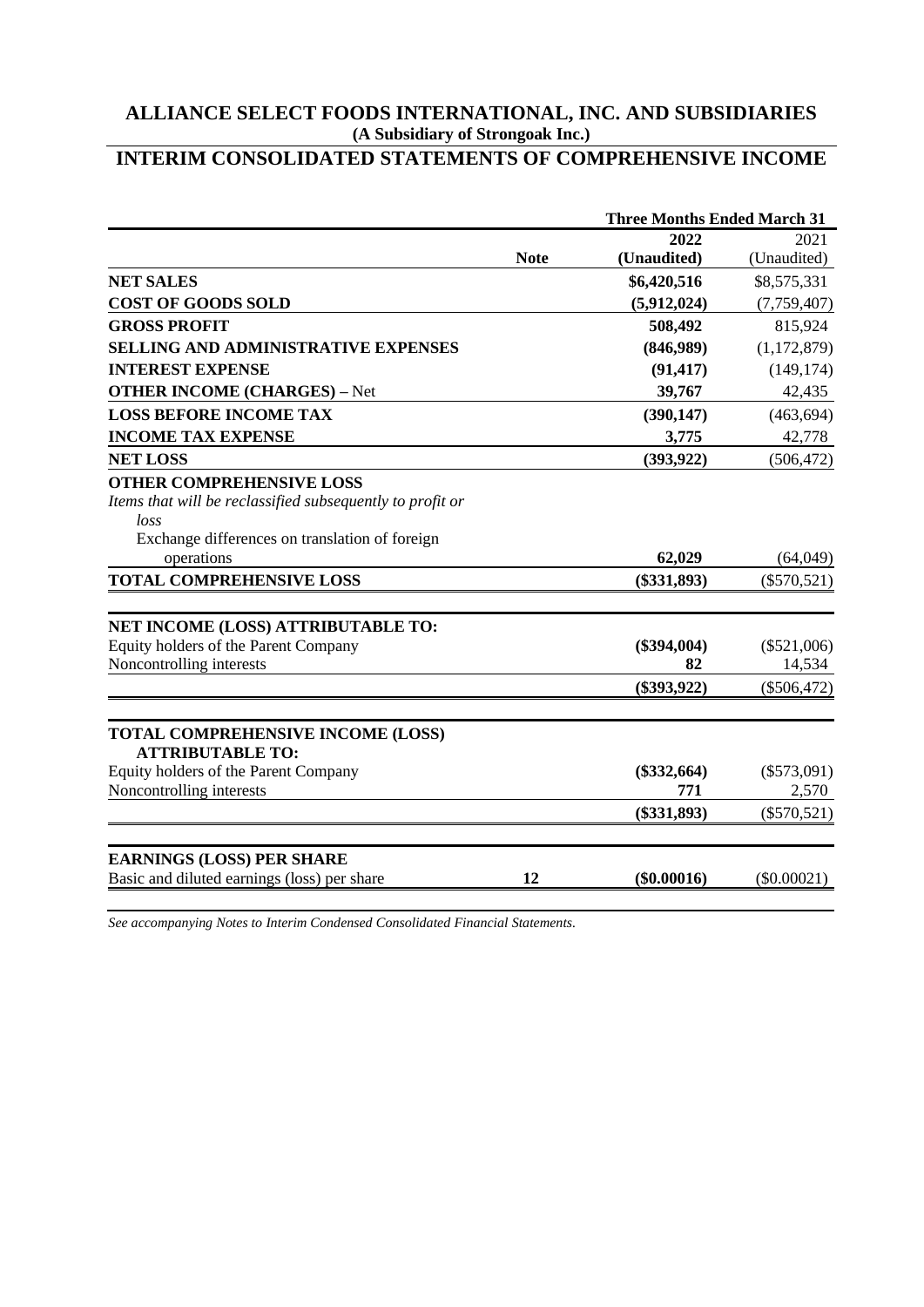# **INTERIM CONSOLIDATED STATEMENTS OF CHANGES IN EQUITY**

|                                                                                                                                  |             | <b>Three Months Ended March 31,</b> |                       |
|----------------------------------------------------------------------------------------------------------------------------------|-------------|-------------------------------------|-----------------------|
|                                                                                                                                  |             | 2022                                | 2021                  |
|                                                                                                                                  | <b>Note</b> | (Unaudited)                         | (Unaudited)           |
| <b>EQUITY ATTRIBUTABLE TO EQUITY</b><br><b>HOLDERS OF THE PARENT COMPANY</b>                                                     |             |                                     |                       |
| <b>Capital Stock</b>                                                                                                             | 11          | \$26,823,389                        | \$26,823,389          |
| <b>Additional Paid-in Capital</b>                                                                                                |             | 1,486,546                           | 1,486,546             |
| <b>Other Comprehensive Income</b><br>Cumulative Remeasurement on Retirement Obligation<br>Balance at beginning and end of period |             | 107,124                             | 98,887                |
| <b>Revaluation Reserves</b>                                                                                                      |             |                                     |                       |
| Balance at beginning and end of period                                                                                           |             |                                     | 275                   |
| <b>Cumulative Translation Adjustment</b><br>Balance at beginning of year<br>Exchange differences on foreign currency translation |             | 1,114,326<br>61,340                 | 1,064,970<br>(52,085) |
| Balance at end of period                                                                                                         |             | 1,175,666                           | 1,012,885             |
| Total balance at end of year of other comprehensive                                                                              |             |                                     |                       |
| income                                                                                                                           |             | 1,282,790                           | 1,112,047             |
| <b>Retained Earnings (Deficit)</b>                                                                                               |             |                                     |                       |
| Balance at beginning of year                                                                                                     |             | (7,303,949)                         | (6,032,572)           |
| Net income (loss)                                                                                                                |             | (394, 004)                          | (521,006)             |
| Balance at end of period                                                                                                         |             | (7,697,953)                         | (6,553,578)           |
| <b>Treasury Shares</b>                                                                                                           | 11          | (5,774)                             | (5,774)               |
| <b>NON-CONTROLLING INTERESTS</b><br>Balance at beginning of year<br>Total comprehensive income attributable to                   |             | (2,385,959)                         | (2,080,267)           |
| non-controlling interests                                                                                                        |             | 771                                 | 2,570                 |
| Dividends declared by a subsidiary                                                                                               |             |                                     | (297, 492)            |
| Balance at end of period                                                                                                         |             | (2, 385, 188)                       | (2,375,189)           |
|                                                                                                                                  |             | \$19,503,810                        | \$20,487,441          |
|                                                                                                                                  |             |                                     |                       |

*See accompanying Notes to Interim Condensed Consolidated Financial Statements.*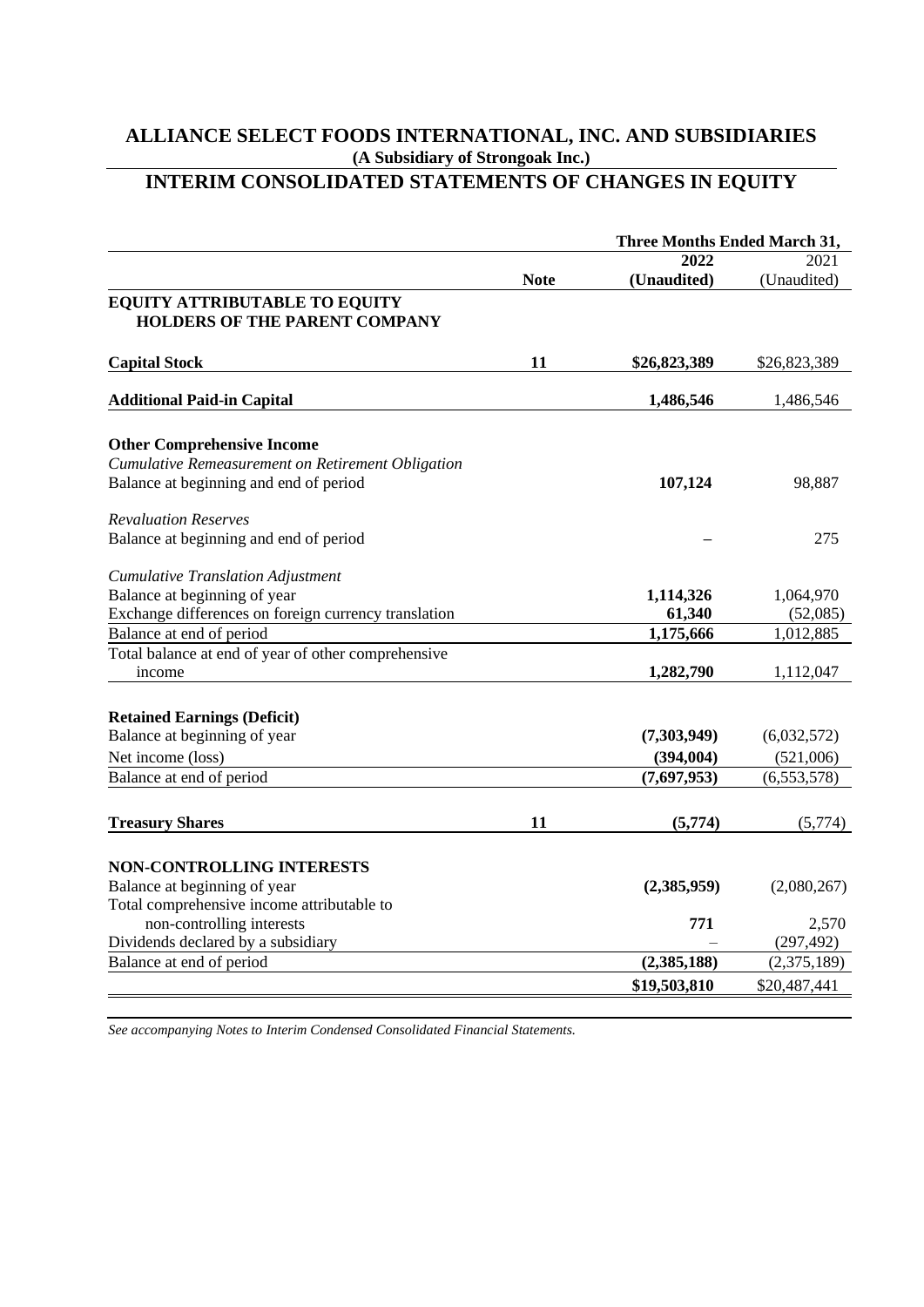# **INTERIM CONSOLIDATED STATEMENTS OF CASH FLOWS**

|                                                                                            | <b>Three Months Ended March 31</b> |                |  |  |
|--------------------------------------------------------------------------------------------|------------------------------------|----------------|--|--|
|                                                                                            | 2022                               | 2021           |  |  |
|                                                                                            | (Unaudited)                        | (Unaudited)    |  |  |
| <b>CASH FLOWS FROM OPERATING ACTIVITIES</b>                                                |                                    |                |  |  |
| Loss before income tax                                                                     | $(\$390,147)$                      | $(\$463,694)$  |  |  |
| Adjustments for:                                                                           |                                    |                |  |  |
| Depreciation and amortization                                                              | 205,215                            | 392,147        |  |  |
| Interest expense                                                                           | 91,417                             | 145,164        |  |  |
| Foreign exchange gain                                                                      | (49, 663)                          | (3,578)        |  |  |
| Interest income                                                                            | (79)                               | (350)          |  |  |
| Operating income (loss) before working capital changes                                     | (143, 257)                         | 69,689         |  |  |
| Decrease (increase) in:                                                                    |                                    |                |  |  |
| Trade and other receivables                                                                | 624,614                            | (1,424,019)    |  |  |
| Inventories                                                                                | 225,008                            | 227,793        |  |  |
| Other current assets                                                                       | (203, 142)                         | (719,160)      |  |  |
| Other noncurrent assets                                                                    | 55,877                             | 78,290         |  |  |
| Decrease in trade and other payables                                                       | (100, 225)                         | (829, 515)     |  |  |
|                                                                                            | 458,875                            | (2,596,922)    |  |  |
| Net cash from operations                                                                   |                                    |                |  |  |
| Income tax paid<br>Interest received                                                       | (4,889)<br>79                      | (8,094)<br>350 |  |  |
| Net cash from operating activities                                                         | 454,065                            | (2,604,666)    |  |  |
| <b>CASH FLOWS FROM AN INVESTING ACTIVITY</b><br>Additions to property, plant and equipment | (40, 329)                          | (406, 137)     |  |  |
| <b>CASH FLOWS FROM FINANCING ACTIVITIES</b>                                                |                                    |                |  |  |
| Net loan availments (payments)                                                             | (3,340,452)                        | 3,178,308      |  |  |
| Payments of interest                                                                       | (91, 417)                          | (145, 164)     |  |  |
| Net cash from financing activities                                                         | (3,431,869)                        | 3,033,144      |  |  |
|                                                                                            |                                    |                |  |  |
| <b>EFFECTS OF FOREIGN EXCHANGE RATE CHANGES</b>                                            |                                    |                |  |  |
| ON CASH AND CASH EQUIVALENTS                                                               | (51, 582)                          | (61, 141)      |  |  |
| NET DECREASE IN CASH AND CASH EQUIVALENTS                                                  | (3,069,715)                        | (38, 800)      |  |  |
| CASH AND CASH EQUIVALENTS AT BEGINNING OF                                                  |                                    |                |  |  |
| <b>PERIOD</b>                                                                              | 4,442,099                          | 2,549,861      |  |  |
| CASH AND CASH EQUIVALENTS AT END OF THE                                                    |                                    |                |  |  |
| <b>PERIOD</b>                                                                              | \$1,372,384                        | \$2,511,061    |  |  |

*See accompanying Notes to Interim Condensed Consolidated Financial Statements*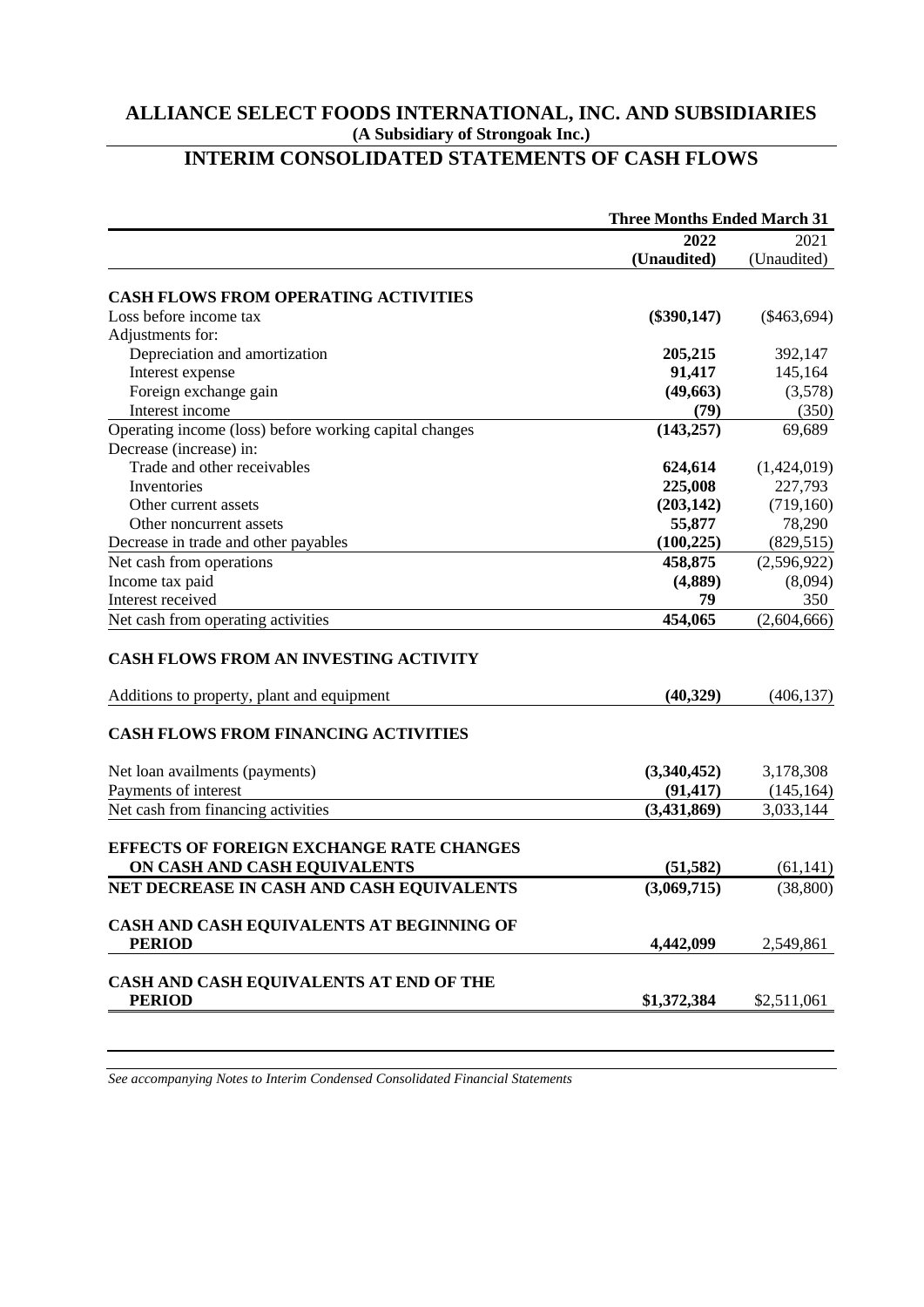# **NOTES TO INTERIM CONDENSED CONSOLIDATED FINANCIAL STATEMENTS**

## 1. **Corporate Information**

### **General Information**

Alliance Select Foods International, Inc. (ASFII or the "Parent Company"), a publicly-listed corporation under Section 17.2 of the Securities Regulation Code (SRC), was incorporated in the Philippines and registered with the Securities and Exchange Commission (SEC) on September 1, 2003. The Parent Company is primarily engaged in the business of manufacturing, canning, importing and exporting of food products such as marine, aquaculture and other processed seafoods. Its shares are listed in the Philippine Stock Exchange (PSE) since November 8, 2006.

Strongoak Inc. (Strongoak), the immediate parent of ASFII, owns 55.31% of ASFII. Strongoak is a domestic company engaged in investment activities.

# **Subsidiaries**

The condensed consolidated financial statements as at March 31, 2022 include the accounts of ASFII and the following subsidiaries (collectively referred herein as the "Group"):

| Name of Subsidiary                                                          | % of Ownership | Nature of Business                      | Principal Place of Business |  |  |  |  |
|-----------------------------------------------------------------------------|----------------|-----------------------------------------|-----------------------------|--|--|--|--|
| Big Glory Bay Salmon and<br>Seafood Company, Inc. (BGB)                     | 100            | Salmon and other seafoods<br>processing | Philippines                 |  |  |  |  |
| PT International Alliance Food<br>Indonesia (PT IAFI)                       | 99.98          | Export trading                          | Indonesia                   |  |  |  |  |
| Alliance MHI Properties, Inc.<br>(AMHI)                                     | 98.89          | Leasing                                 | Philippines                 |  |  |  |  |
| PT Van De Zee (PT VDZ)                                                      | 49             | Fishing                                 | Indonesia                   |  |  |  |  |
| Akaroa Salmon (NZ) Ltd. (Akaroa)*                                           | $\blacksquare$ | Salmon farming and processing           | New Zealand                 |  |  |  |  |
| *In November 2021, the Parent Company divested its 80% investment in Akaroa |                |                                         |                             |  |  |  |  |

*BGB*. BGB has plant facilities that are located in Barrio Tambler, General Santos City.

*PT IAFI and PT VDZ.* PT IAFI was established under the Indonesian Foreign Capital Investment Law. On October 18, 2019, PT IAFI changed its core business operations to export trading, and sold its fixed assets in North Sulawesi, Bitung, Indonesia. PT IAFI is currently not in operation.

PT IAFI owns 49% of PT VDZ, a fishing company. Due to subsequent changes in Indonesian fishing regulations restricting foreign commercial fishing, PT VDZ is currently not in operation.

*Akaroa.* Akaroa holds 25% stake in Salmon Smolt NZ Ltd. (SSNZ), an entity operating a modern hatchery, which quarantines and consistently supplies high quality smolts (juvenile salmon) for Akaroa's farm. In 2021, the Company sold its shares in Akaroa for a total consideration of NZD 7.5 million (US\$5.1 million). Part of the consideration are payments for dividends. Gain on sale amounted of \$1.31 million.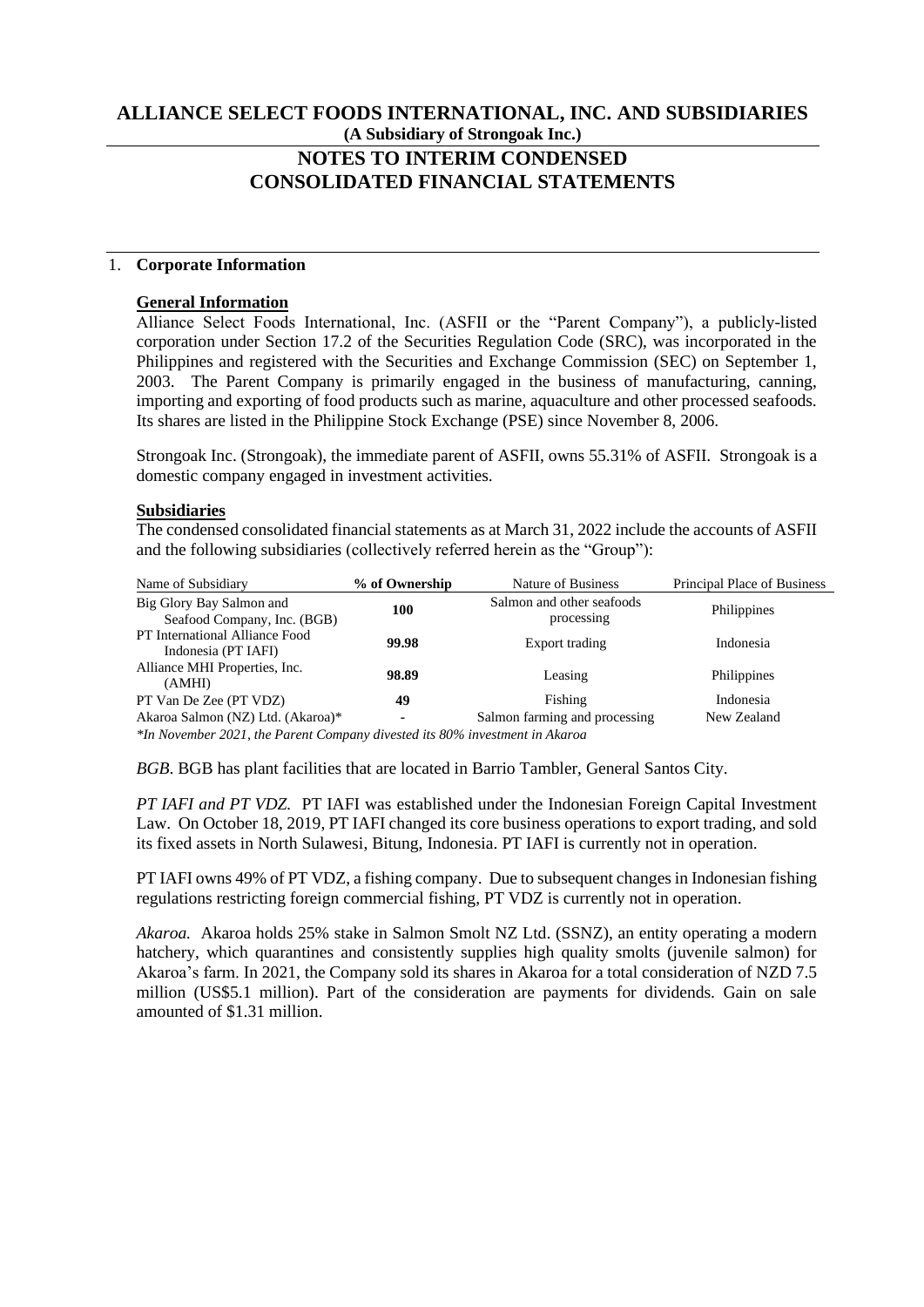# 2

### 2. **Basis of Preparation and Statement of Compliance**

#### Basis of Preparation

The interim condensed consolidated financial statements have been prepared on a going concern basis and in accordance with Philippine Financial Reporting Standards (PFRS). This financial reporting framework includes all applicable PFRS, Philippine Accounting Standards (PAS), and Philippine Interpretations from the International Financial Reporting Interpretations Committee (IFRIC) and adopted by the SEC.

The interim condensed consolidated financial statements comprise the interim consolidated statements of financial position, interim consolidated statements of comprehensive income, interim consolidated statements of changes in equity, interim consolidated statements of cash flows, and notes thereto. Income and expenses, excluding the components of other comprehensive income, are recognized in the interim statements of comprehensive income. Transactions with the owners of the Group in their capacity as owners are recognized in the interim consolidated statements of changes in equity.

### Basis of Consolidation

The interim consolidated financial statements comprise the financial statements of the Parent Company and all of its subsidiaries. As at March 31, 2021, there were no changes in the Parent Company's ownership interests in its subsidiaries.

*Subsidiaries*. Subsidiaries are entities in which the Group has control. The Group controls a subsidiary if it is exposed or has rights to variable returns from its involvement with the subsidiary and has the ability to affect those returns through its power over the subsidiary. Control is generally accompanied by a shareholding of more than one-half of the voting rights. The existence and effect of potential voting rights that are substantive are considered when assessing whether the Group controls an entity. The Group reassesses whether or not it controls an entity if facts and circumstances indicate that there are changes to one or more of the three elements of control.

The financial statements of the subsidiaries are included in the consolidated financial statements from the date when the Group obtains control and continue to be consolidated until the date when such control ceases. The results of operations of the subsidiaries acquired or disposed are included in the consolidated statement of comprehensive income from the date of acquisition or up to the date of disposal, as appropriate.

The financial statements of the subsidiaries are prepared using the same reporting period of the Parent Company. Interim condensed consolidated financial statements are prepared using uniform accounting policies for like transactions and other events in similar circumstances. Intercompany balances and transactions, including intercompany profits and unrealized profits and losses, are eliminated in full.

A change in ownership interest of a subsidiary, without a change in control, is accounted for as an equity transaction. Upon the loss of control, the Group derecognizes the assets (including goodwill) and liabilities of the subsidiary, any non-controlling interests and the other components of equity related to the subsidiary. Gain or loss arising from the loss of control is recognized in profit or loss. If the Group retains interest in the previous subsidiary, then such interest is measured at fair value at the date control is lost. Subsequently, it is accounted for as an equity-accounted investee or as an available-for-sale financial asset depending on the level of interest retained.

*Non-controlling Interests.* Non-controlling interests represent the portion of profit or loss and net assets not held by the Group, presented within equity in the interim condensed consolidated statement of financial position, separately from equity attributable to equity holders of the Parent Company.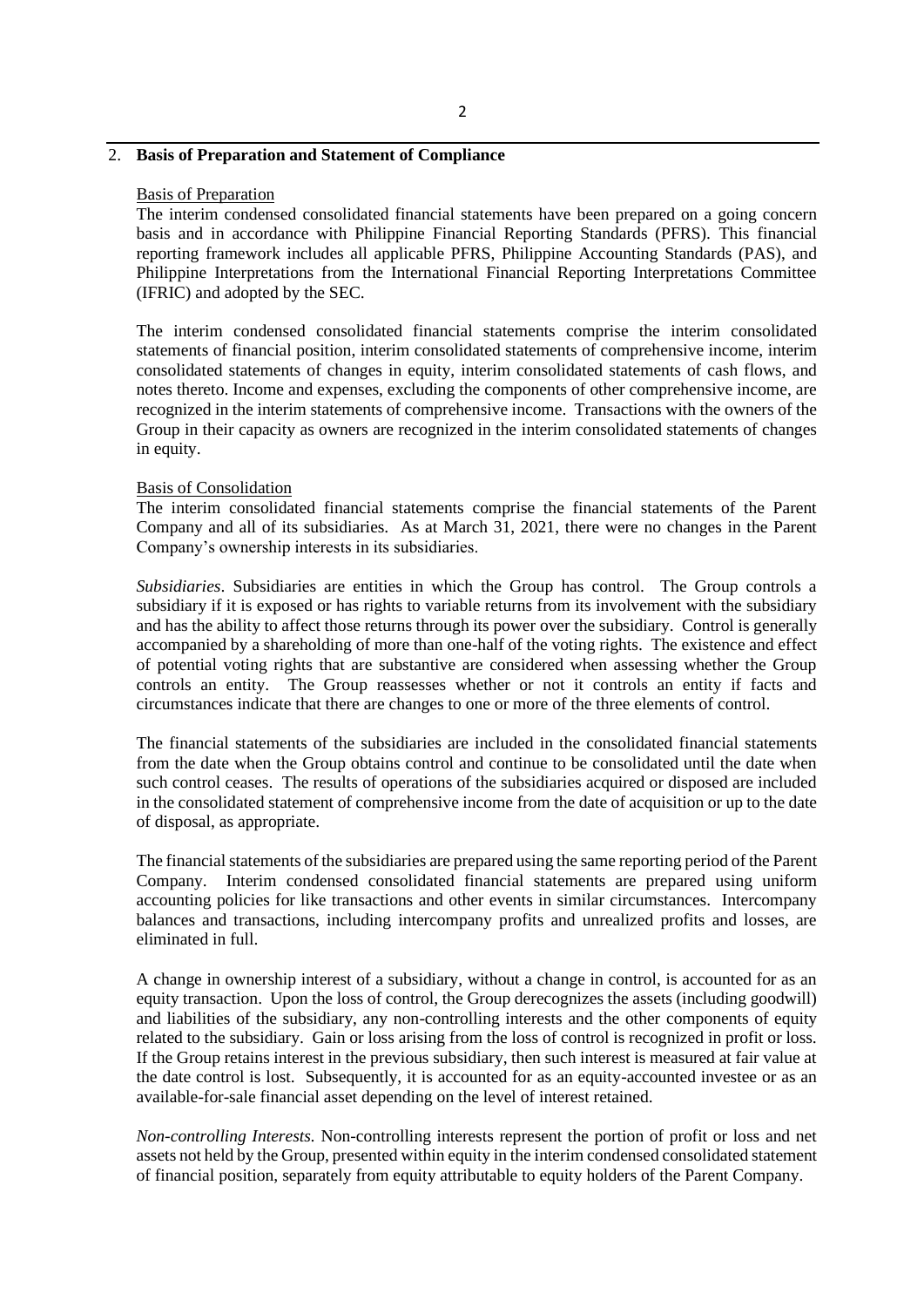Non-controlling interests represent the interests of minority shareholders of PT IAFI, PT VDZ, Akaroa and AMHI. Non-controlling interest in Akaroa was deconsolidated in November 2021.

### 3. **Significant Judgments, Accounting Estimates and Assumptions**

The preparation of the Group's interim condensed consolidated financial statements requires management to make judgments, estimates and assumptions that affect the reported amounts of revenue, expenses, assets and liabilities and disclosure of contingent liabilities, at the end of the reporting period. However, uncertainty about these assumptions and estimates could result in an outcome that could require a material adjustment to the carrying amount of the asset or liability affected in the future.

While the Group believes that the assumptions are reasonable and appropriate, significant differences in the actual experience or significant changes in the assumptions may materially affect the estimated amounts. Actual results could differ from such estimates. In particular, the COVID-19 pandemic and the resulting adverse effects to the global economic conditions, as well as to the Group's operations, may impact future estimates including, but not limited to, the allowance for ECL, valuation of inventories, fair value measurements, impairment of nonfinancial assets, recognition of deferred tax assets, actuarial gains or losses on retirement benefits obligation and discount rate assumptions.

The judgments, estimates and underlying assumptions are reviewed on an ongoing basis. Revisions to accounting estimates are recognized in the period when the estimate is revised if the revision affects only that period or in the period of the revision and future periods if the revision affects both current and future periods.

## 4. C**ash and Cash Equivalents**

This account consists of cash on hand, cash in banks, and cash equivalents, if there are any.

Cash in banks earn interest at prevailing bank deposit rates. Cash equivalents pertain to cash placement with a bank for varying periods of up to three months depending on the immediate cash requirements of the Group.

# 5. **Trade and Other Receivables**

This account consists of:

|                                      | March 31,   | December 31, |
|--------------------------------------|-------------|--------------|
|                                      | 2022        | 2021         |
| Trade receivables                    | \$3,672,754 | \$4,496,277  |
| Others                               | 3,048,476   | 2,796,460    |
|                                      | 6,721,230   | 7,292,737    |
| Less allowance for impairment losses | (2,884,305) | (2,884,517)  |
|                                      | \$3,836,925 | \$4,408,220  |

Trade receivables are generated from the sale of inventories and are generally collectible within 30 to 60 days.

Other receivables include claims for refunds from government agencies and claims from insurance, suppliers and other parties.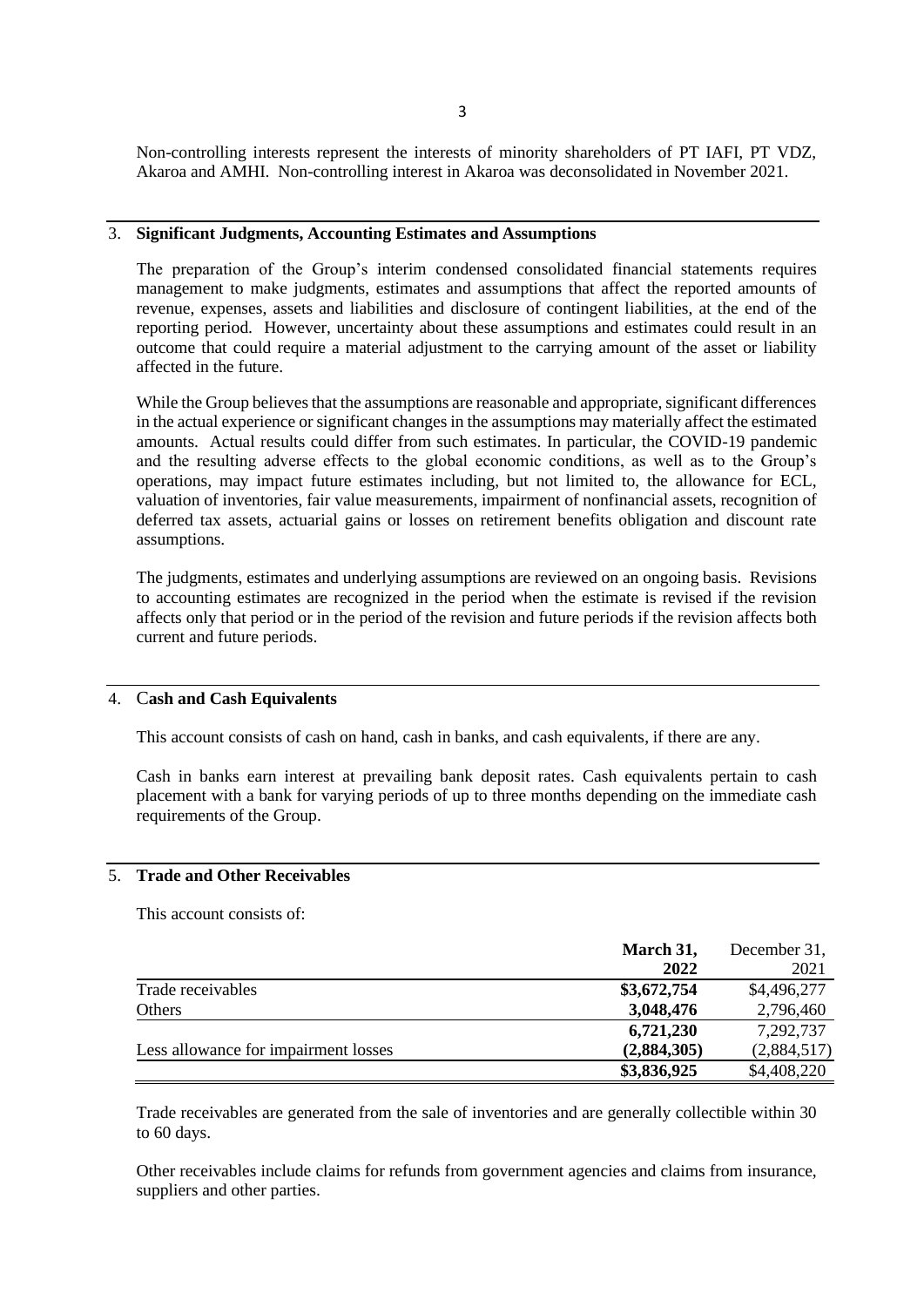### 6. **Inventories**

This account consists of:

|                    | March 31,   | December 31, |
|--------------------|-------------|--------------|
|                    | 2022        | 2021         |
| Finished goods     | \$3,313,123 | \$3,254,692  |
| Raw materials      | 1,606,048   | 1,893,611    |
| Packaging supplies | 191,103     | 186,978      |
|                    | \$5,110,274 | \$5,335,281  |

# 7. **Other Current Assets**

This account consists of:

|                       | March 31,   | December 31, |
|-----------------------|-------------|--------------|
|                       | 2022        | 2021         |
| Advances to suppliers | \$1,861,211 | \$1,699,779  |
| Input VAT             | 1,117,907   | 1,073,189    |
| Other prepayments     | 160,311     | 166,971      |
|                       | \$3,139,429 | \$2,939,939  |

### 8. **Trade and Other Payables**

This account consists of trade payables, accrued expenses, customers' deposit and statutory payables.

Trade payables are noninterest-bearing and are generally settled within 30 days.

Accrued expenses include accruals for salaries and wages, professional fees, interest, freight, security services, commission and customers' claims. Accrued expenses are usually settled in the following month.

Statutory payable includes amounts payable to government agencies such as SSS, Philhealth and Pag-IBIG and are normally settled in the following month.

### 9. **Loans Payable**

Loans payable include borrowings from local banks and investment banks.

Loans from local banks represent availments of revolving facilities, export packing credit and export bills purchase with term ranging from 3 to 6 months.

Long-term loans are from local banks, which are denominated in dollar and peso, bearing annual interest rate ranging from 2.25% to 9.25%.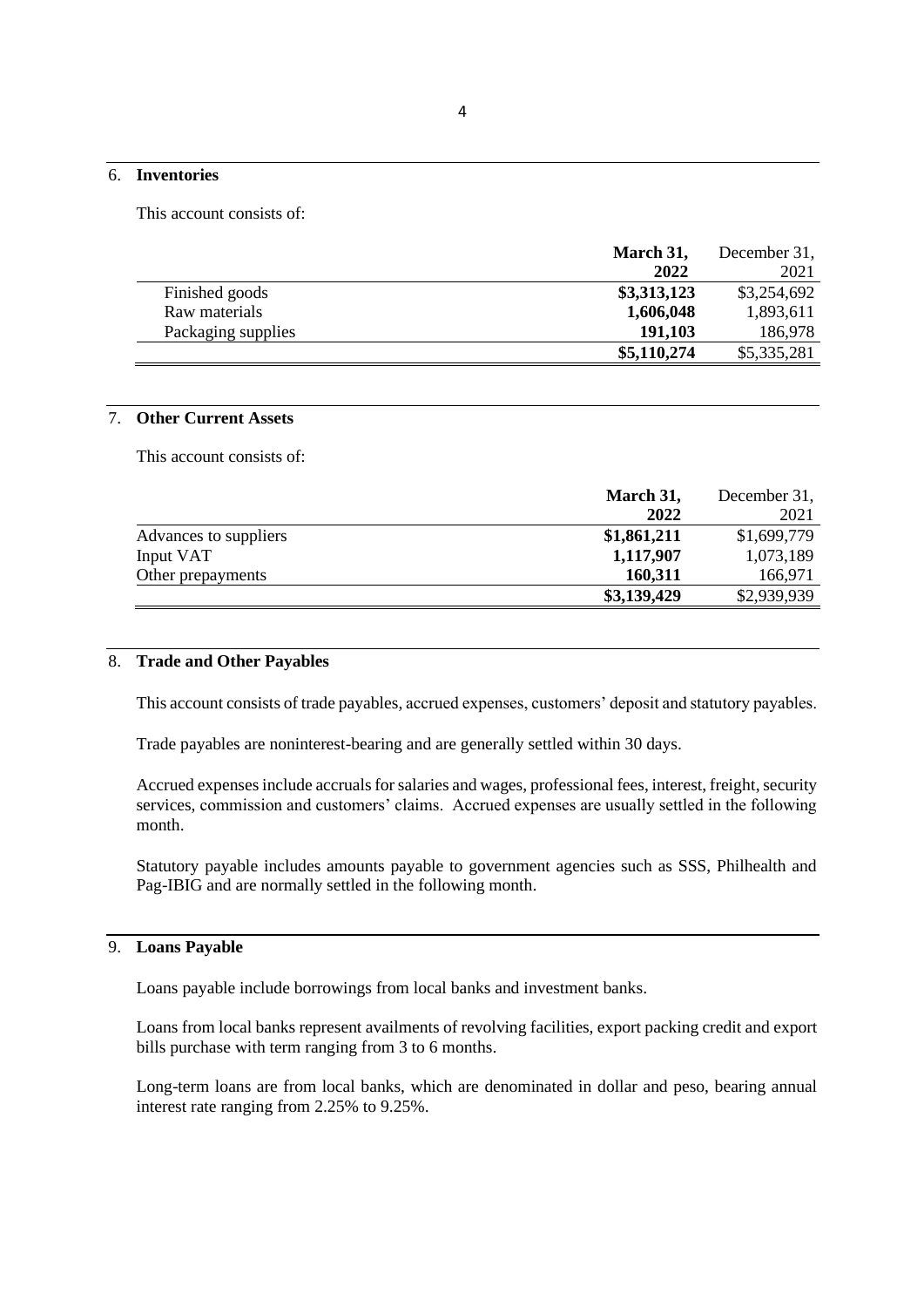# 10. **Equity**

#### **Capital Stock**

Details of the Company's capital stock as at March 31, 2022 and December 31, 2021 are as follows:

|                                        | 2022          |                             | 2021          |                       |  |
|----------------------------------------|---------------|-----------------------------|---------------|-----------------------|--|
|                                        | <b>Shares</b> | Amount                      | <b>Shares</b> | Amount                |  |
| <b>Authorized</b>                      |               |                             |               |                       |  |
| Ordinary shares at P <sub>0.50</sub>   |               |                             |               |                       |  |
| Balance at beginning and end of period | 3,000,000,000 | P <sub>1,500</sub> ,000,000 | 3,000,000,000 | <b>P1.500.000.000</b> |  |
|                                        |               |                             |               |                       |  |
| <b>Issued and Outstanding</b>          |               |                             |               |                       |  |
| Total issued and fully paid            | 2,500,000,000 | 26,823,389                  | 2,500,000,000 | 26,823,389            |  |
| <b>Treasury Stock</b>                  | (287, 537)    | (5,774)                     | (287, 537)    | (5,774)               |  |
| Balance at beginning and end of period | 2,499,712,463 | \$26,817,615                | 2,499,712,463 | \$26,817,615          |  |

### 11. **Income (Loss) Per Share**

The calculation of the basic and diluted income (loss) per share is based on the following data:

|                                                        | <b>Three Months Ended March 31</b> |               |  |
|--------------------------------------------------------|------------------------------------|---------------|--|
|                                                        | 2022                               | 2021          |  |
| Net income (loss) attributable to Parent Company       | (\$394,004)                        | $(\$521,006)$ |  |
| Weighted average number of ordinary shares outstanding | 2,499,712,463 2,499,712,463        |               |  |
|                                                        | (\$0.00016)                        | $(\$0.00021)$ |  |

The weighted average number of shares refers to shares in circulation during the period that is after the effect of treasury shares.

# 12. **Significant Agreements**

### **Short-term Leases**

The Group entered into operating leases with third parties for its forklifts, container van, warehouse and vehicles. The contracts have a term ranging from six months to one year with varying monthly rent. The leases are renewable upon mutual agreement between parties.

### **Long-term Leases**

ASFII entered into a lease agreement for its head office space with a third party lessor on July 16, 2018, effective until July 15, 2023 and renewable upon mutual agreement of the parties.

### 13. **Financial Risk Management Objectives and Policies**

The Group's principal financial instruments comprise mainly of cash and cash equivalents, trade and other receivables, trade and other payables (excluding statutory payable and customers' deposit), loans payable, due to related parties and refundable lease deposits. The main purpose of these financial instruments is to finance the Group's operations.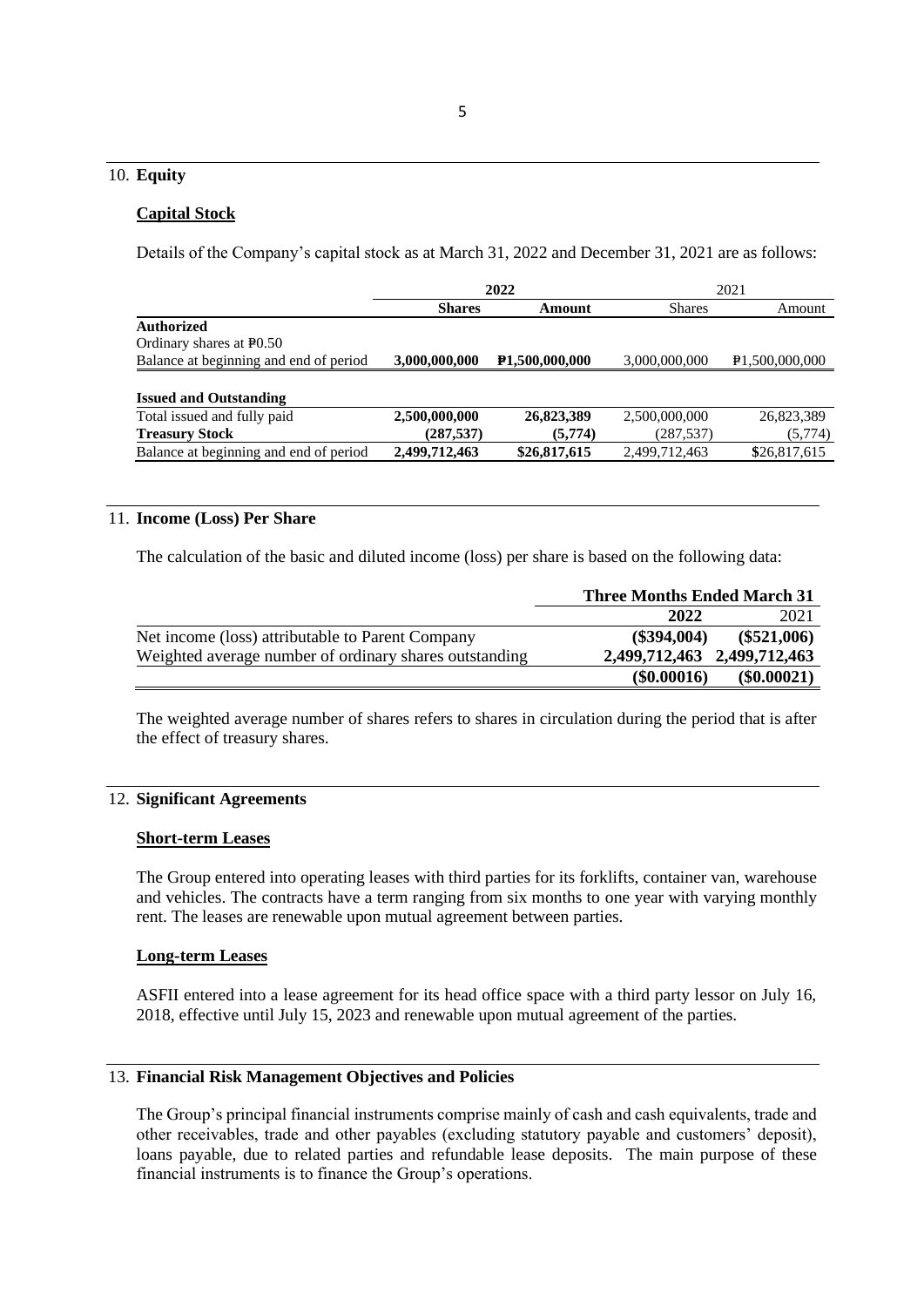The Group's is exposed to credit risk, market risk and liquidity risk. The Group's BOD and management review and approve the policies for managing each of the risks summarized below.

### **Credit Risk**

Credit risk is the risk that a counterparty will not meet its obligations under a financial instrument or customer contract, leading to a financial loss. The Group is exposed to credit risk from its operating activities (primarily trade receivables) and from its deposits with banks and financial institutions, foreign exchange transactions and other financial instruments.

The gross maximum exposure of the Group to credit risk before taking into consideration collateral and other credit enhancements amounted to \$8.1 million and \$11.7 million as of March 31, 2022 and December 31, 2021, respectively.

*Risk Management.* Credit risk is managed on a group basis. The Group deals only with reputable banks and customers to limit this risk. If customers are independently rated, these ratings are used. Otherwise, if there is no independent rating, the Group assesses the credit quality of the customer, taking into account its financial position, past experience and other factors. Individual risk limits are set based on internal or external ratings in accordance with limits set by the management. The compliance with credit limits by customers is regularly monitored by management.

As at March 31, 2022 and December 31, 2021, the amount of cash and cash equivalents is neither past due nor impaired and has classified as "High Grade", while trade and other receivables were classified as "Standard Grade". The credit quality of the financial assets is managed by the Group using the internal credit quality ratings as follows

*High Grade.* Pertains to counterparty who is not expected by the Group to default in settling its obligations, thus credit risk exposure is minimal. This normally includes large prime financial institutions and companies. Credit quality was determined based on the credit standing of the counterparty.

*Standard Grade.* Other financial assets not belonging to high grade financial assets are included in this category.

*Substandard Grade.* Substandard grade financial assets are those which are considered worthless. These are accounts which have the probability of impairment based on historical trend.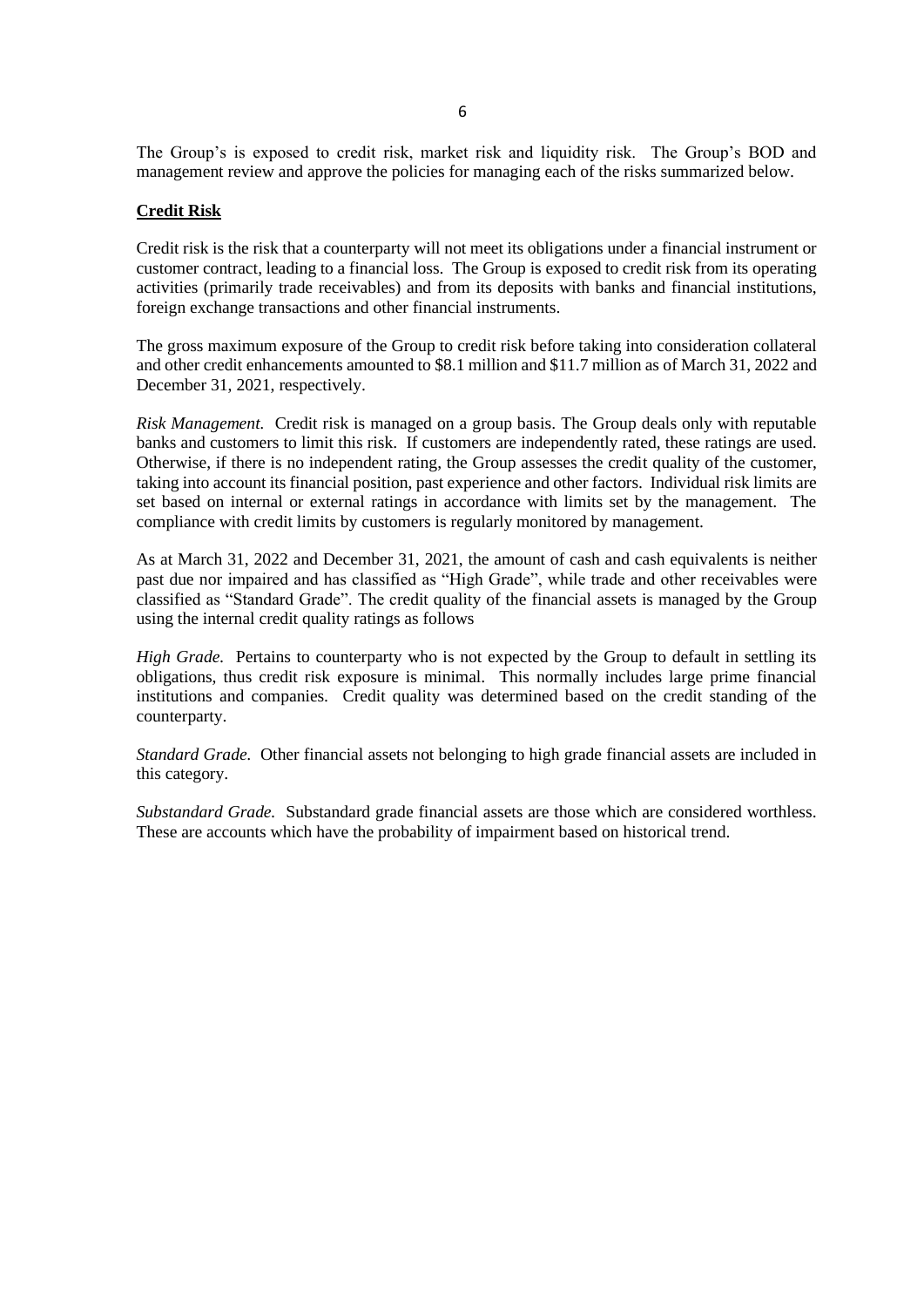As at March 31, 2022 and December 31, 2021, the aging analysis of the Group's financial assets is as follows:

|                                | <b>March 31, 2022</b><br><b>Past Due Accounts but not Impaired</b> |                 |                                                 |                 |                                                      |             |
|--------------------------------|--------------------------------------------------------------------|-----------------|-------------------------------------------------|-----------------|------------------------------------------------------|-------------|
|                                | <b>Neither Past</b><br>Due nor<br><b>Impaired</b>                  | <b>Past Due</b> | $1 - 30$ Days $31 - 60$ Days<br><b>Past Due</b> | Over<br>60 Days | <b>Impaired</b><br><b>Financial</b><br><b>Assets</b> | Total       |
| Cash in banks                  | \$1,359,339                                                        | $S-$            | $S-$                                            | $S-$            | $S-$                                                 | \$1,359,339 |
| Trade and other<br>receivables | 2,777,640                                                          | 507,466         | 271,538                                         | 280,281         | 2,884,305                                            | 6,721,230   |
|                                | \$4,136,979                                                        | \$507,466       | \$271,538                                       | \$280,281       | \$2,884,305                                          | \$8,080,569 |

|                 |                     | December 31, 2021                  |                              |           |             |              |
|-----------------|---------------------|------------------------------------|------------------------------|-----------|-------------|--------------|
|                 |                     | Past Due Accounts but not Impaired |                              |           |             |              |
|                 | <b>Neither Past</b> |                                    |                              |           | Impaired    |              |
|                 | Due nor             |                                    | $1 - 30$ Days $31 - 60$ Days | Over      | Financial   |              |
|                 | Impaired            | Past Due                           | Past Due                     | 60 Days   | Assets      | Total        |
| Cash in banks   | \$4,431,078         | $S-$                               | $S-$                         | $S-$      | \$—         | \$4,431,078  |
| Trade and other |                     |                                    |                              |           |             |              |
| receivables     | 3,686,409           | 200.129                            | 51.147                       | 470,535   | 2,884,517   | 7,292,737    |
|                 | \$8,117,487         | \$200,129                          | \$51,147                     | \$470,535 | \$2,884,517 | \$11,723,815 |

## **Market Risk**

Market risk is the risk that the fair value or future cash flows of a financial instrument will fluctuate because of changes in market prices. Market risk comprises three types of risk: interest rate risk, foreign currency risk and other price risk, such as equity price risk and commodity risk. Financial instruments affected by market risk include loans and borrowings, deposits and debt and equity investments.

*Foreign Currency Risk.* Foreign currency risk is the risk that the fair value or future cash flows of an exposure will fluctuate because of changes in foreign exchange rates. The Group's exposure to the risk of changes in foreign exchange rates relates primarily to the Group's operating activities (when revenue or expense is denominated in a foreign currency) and the Group's net investments in foreign subsidiaries.

The Group has transactional currency exposures arising from purchase and sale transactions denominated in currencies other than the reporting currency. The Group does not enter into forward contracts to hedge currency exposures.

As part of the Group's risk management policy, the Group maintains monitoring of the fluctuations in the foreign exchange rates, thus managing its foreign currency risk.

### **Liquidity Risk.**

Liquidity risk arises from the possibility that the Group may encounter difficulties in raising funds to meet commitments from financial instruments. It may result from either the inability to sell assets quickly at fair values or failure to collect from counterparty.

The Group's objective is to maintain a balance between continuity of funding and flexibility through related party advances and aims to manage liquidity as follows:

a. To ensure that adequate funding is available at all times;